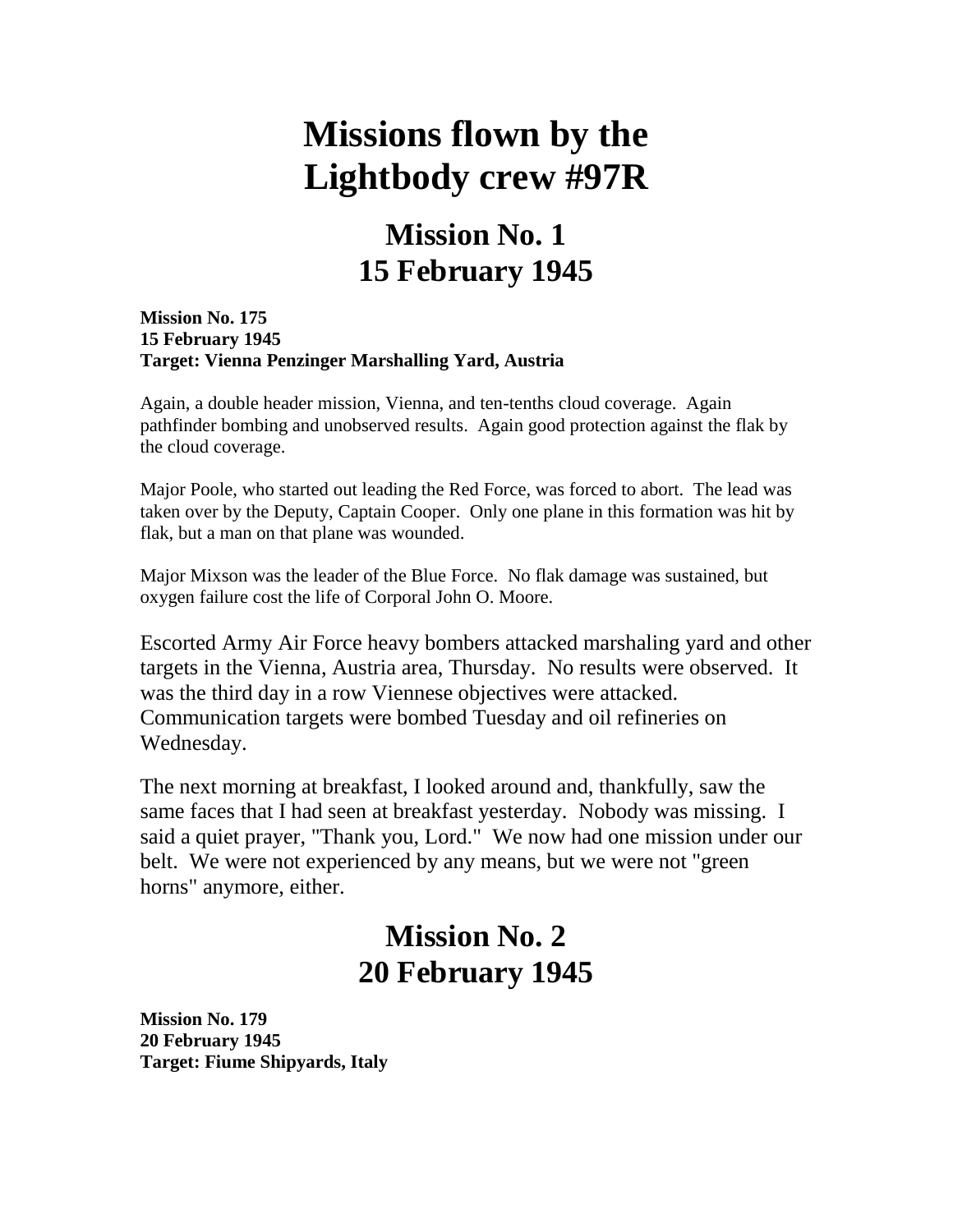Thick Cirrus at the head of the Adriatic with tops over 23,000 feet compelled the Group leader, Major Mixson, to abandon the Bolzano Marshalling Yard, Italy, as a primary target on 20 February 1945. The second alternate target, the shipyards at Fiume, Italy, was bombed visually for a score of 37.3 percent. The main concentration of bombs fell in the built-up area near the docks with hits on the docks, warehouses, and harbor jetty. This mission resulted in three cases of frostbite, an unusual experience for the flying personnel of this Group.

We were briefed for a target in and around the Brenner Pass, which was heavily defended by anti-aircraft guns mounted on railroad cars. However, since this sortie was briefed to be a "visual run" (meaning no instruments bombing would be employed on this target), total cloud cover drove us to hit our #1 alternate at Trieste, just on the Italian-Yugoslavia border. Trieste is one of Italy's main Adriatic seaport towns. The results were fair, photo reconnaissance proved, though we observed occasional bursts of flak. All planes and personnel returned safely.

# **Mission No. 3 22 February 1945**

#### **Mission No. 181 22 February 1945 Target: Kempton Marshalling Yard, Germany**

Colonel Lawhon took off in the lead of a thirty-plane four box formation to attack the marshalling yard at Ingolstadt, Germany, on 22 February. Due to impassible weather he was compelled to abandon the primary target and search for a target of opportunity to be bombed visually. The target selected was the marshaling yard at Kempton, Germany. The choke point of the target was well hit but the mission was not scored by the Air Force because the target was a non-briefed one. Six airplanes were damaged on this mission and three men were wounded.

#### The *Stars and Stripes* read:

Carrying the greatest tonnage of bombs ever lifted from Italian bases in a single operation, escorted heavy bombers of the Fifteenth Army Air Force today smashed at enemy communications lines in Germany, Austria, and Northern Italy.

We bombed a rail center at Kempton, just a few miles southwest of Munich. Returning home from the mission, we sighted what turned out to be the first German jet fighters that we had ever seen! We were astounded at the high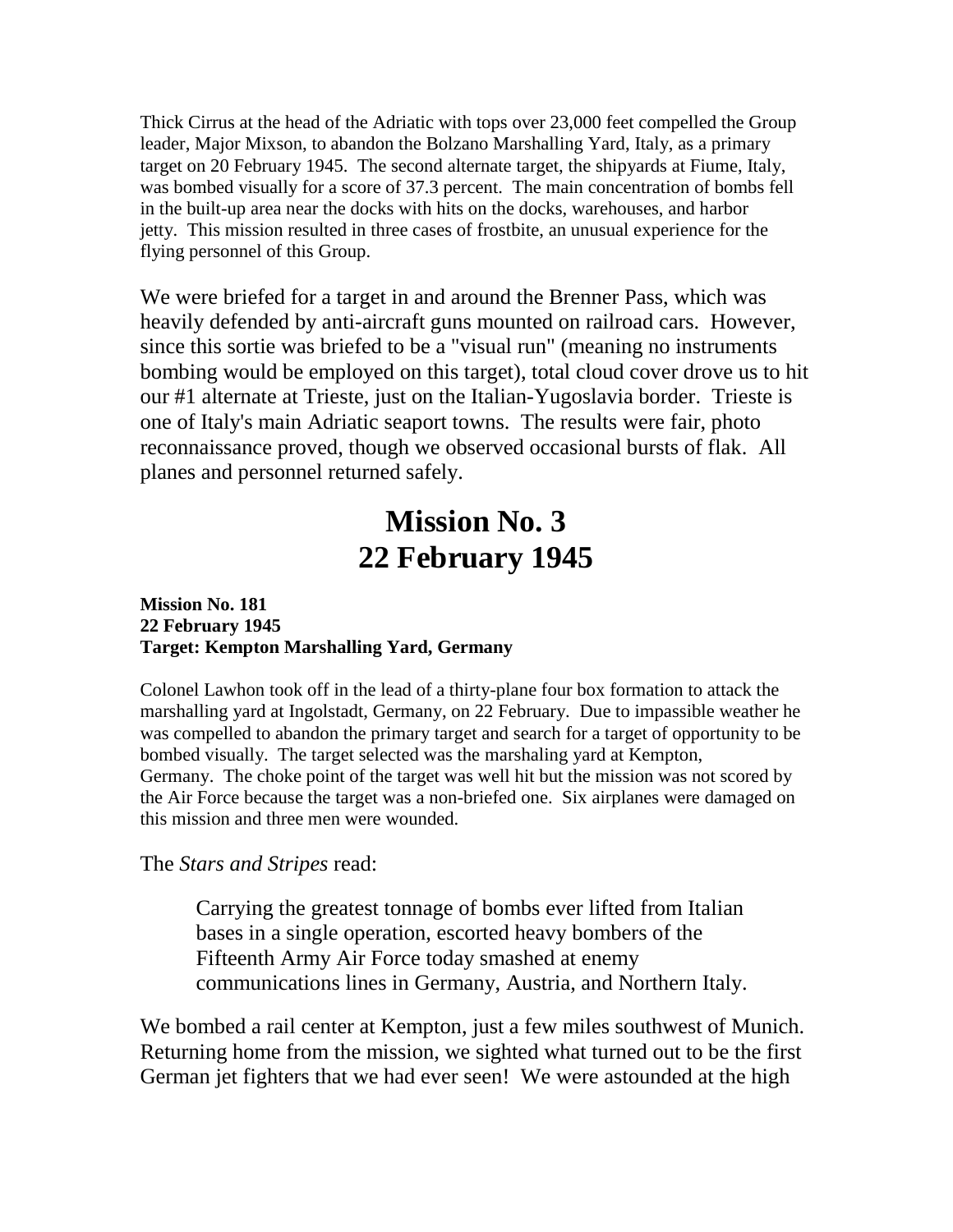speed the planes were flying at very low altitude. All of our planes and personnel returned.

### **Mission No. 4 1 March 1945**

**Mission No. 186 1 March 1945 Target: Moosebierbaum Oil Refinery, Austria**

The first mission of the month was a double header with the oil refinery at Moosebierbaum, Austria as the target. The Red Force, led by Colonel Lawhon, got through the bad weather over the Alps and reached the target. In the Lake Balaton area the impassible weather made it necessary for Colonel Lawhon to abandon the briefed route. Instead of attempting to take his formation under the weather, he did a 360 to gain altitude and swung far to the right and east of the Russian bomb line in an effort to find a deck low enough to get over. The formation was lost by the time it got up above the weather. The radar navigator, Lt. Loverin, finally picked up Vienna, which he used in orienting himself at the initial point.

By this time the formation was an hour late. The combination of bad weather and another formation immediately ahead of Colonel Lawhon's Red Force made it impossible to drop the bombs on the first run. Despite the flak, the formation made another run on the target and Captain Churchill, finding a hole with only three-tenths cloud coverage, bombed the target visually. The Red Force was one of four out of forty-two formations in the Air Force scheduled to attack the target which bombed visually.

Photographs show that a concentrated pattern of bombs fell at the north edge of the refinery. Several direct hits were scored on the distillation plant, the compressor house, the cracking unit, and the hydraulic acid plant. Other bombs fell on the railroad siding and still others in the building area at the west edge of the refinery. The mission was scored at 33 percent.

The Blue Force, led by Major Mixson, was unable to find a passage under, above, or around the weather in the Lake Balaton area and returned its bombs to base.

We were briefed for a target in the Vienna area, at Moosbierbaum, Austria, which was a pretty "flak happy" area. En route, somewhere over Yugoslavia, we hit an uncharted flak area where possible railroad antiaircraft shot out our #1 engine and did other damage to the nose of our plane. We could not maintain sufficient airspeed to keep in formation, so we turned around for home base. The anti-aircraft gunners, seeing that the rest of our group formation had passed beyond their range but that we were returning directly over them, concentrated their guns on us and threw up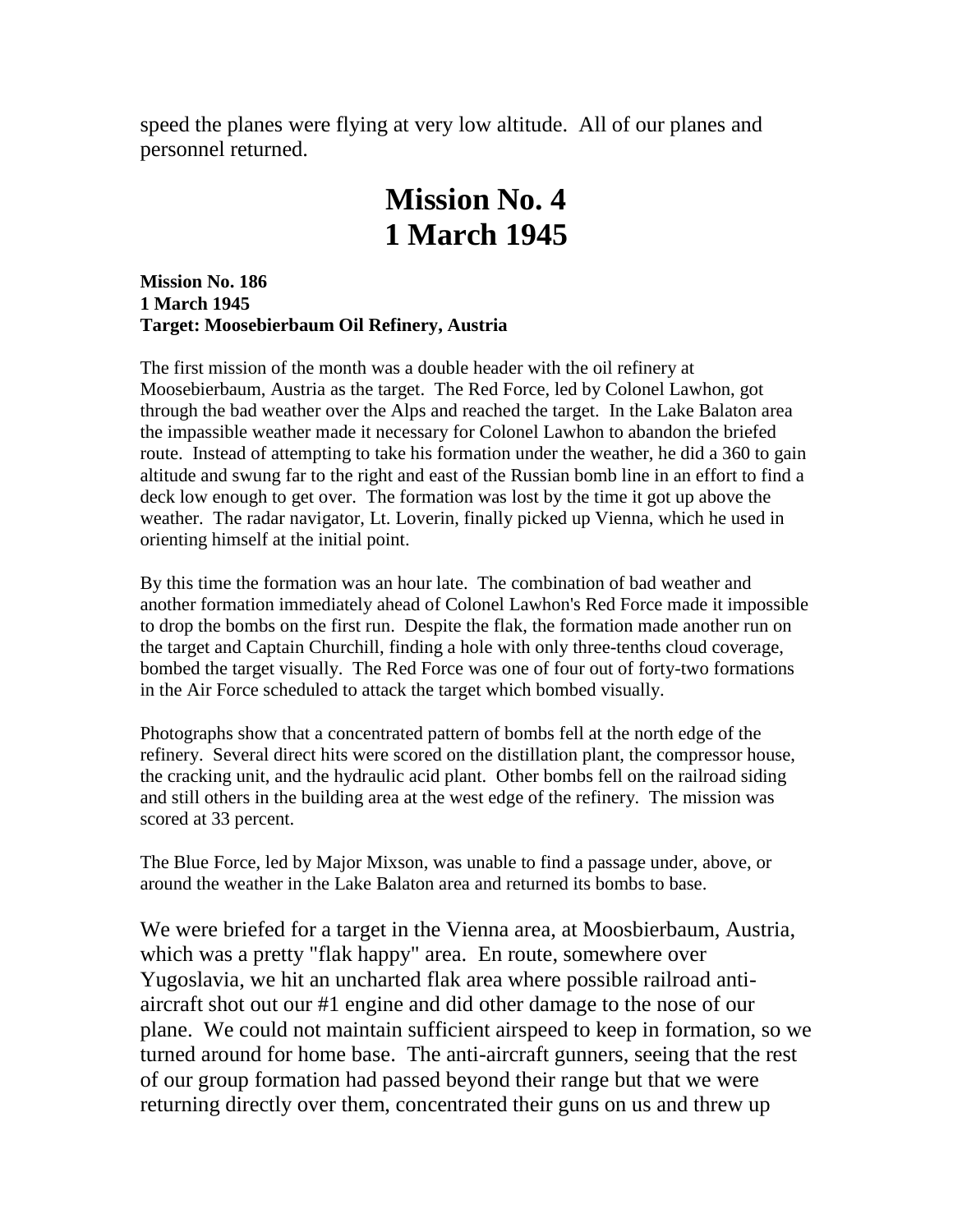everything but the "kitchen sink." I do not recall at any time during combat seeing any more black smoke in the air than we saw on this mission. How in the world they missed hitting us directly is beyond me! Our bombardier, Don Hermanson, made a hurried bomb run on what he thought to be enemy gun installations, and we salvoed our bombs. Then the flak stopped, and by now we were approaching the mountain range in Yugoslavia. We were not losing any altitude since we had dropped our bombs, but neither were we able to climb any higher. Tommy and I discussed the situation and made a decision to throw everything loose out of the plane with exception of the parachutes. So, Mac, Rosie, Larry, John, and Paul threw everything out the waist windows of the B-24. We reduced our weight to the point that we were slowly climbing then and began to clear the mountain range. We saw some enemy planes in the distance, so we called for fighter protection, as we were a lone B-24 in the midst of bad fighter country. By the time we had the ship under better control two U.S. P-38s were covering us for home base. All planes and personnel returned safely. Fighters from the U.S. Tactical Air Force shot down 5 enemy fighters in the area where we had been a "lone wolf" for a while. Flak over the target was intense but somewhat inaccurate. Results were reported fair.

Here's an article from *Stars and Stripes* that brings this part of the air war into prospective:

Not since the pre-invasion of last summer in France and western Germany has the already damaged transportation and communications system of the German Army undergone such a prolonged air battering as during the current record effort by the Fifteenth Army Air Force which yesterday completed 16 straight days of attacking enemy targets. This is the first 16 day stretch of good weather since September of last year — that enabled the Fifteenth to send out more than 15,000 aircraft, most of them heavy bombers.

The *Stars and Stripes* continued its report of the episode as follows:

Earlier in the year, factories and airfields, which based German interceptor planes, received priority in attention. As fighter opposition was reduced, attention was then turned to oil plants and reservoirs which are the lifeblood of the Wermacht. After Ploesti, Fifteenth Army Air Force heavies ranged far into Poland and over the southern Reicht, until enemy oil plants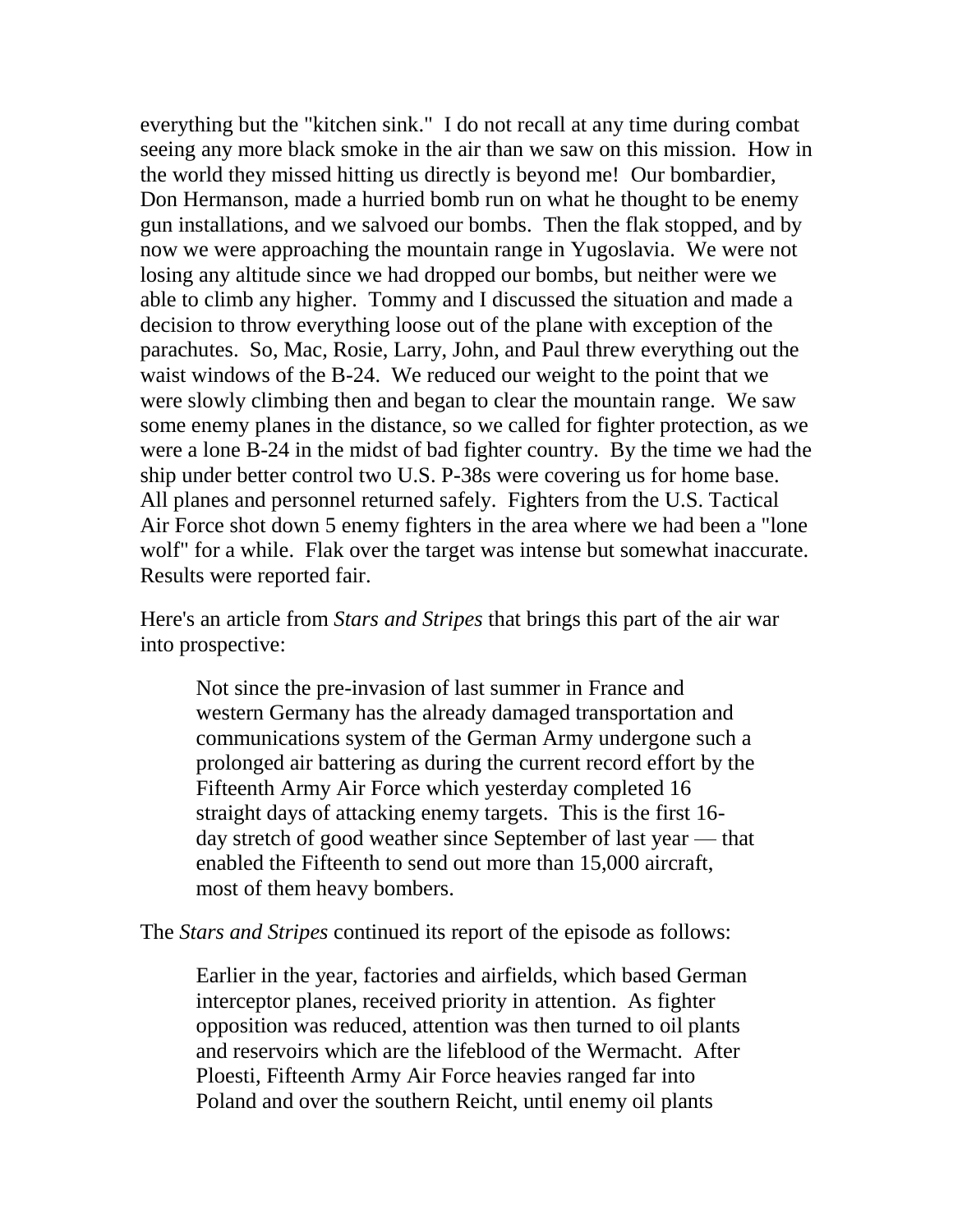were severely damaged and knocked out. On the first day of this series of attacks, marshaling yards at Vienna and Graz in Austria were the principal targets. In succeeding days every important freight yard and switchyard in southern Reicht came under severe attack. Take a look at the map and pick out these towns: Innsbruck at the northern end of the Brenner Pass, Linz, Salzburg, Villach, and Vienna, the hub of them all. They represent the main feeder points for enemy troop and material movement by rail to the Italian, Yugoslav, and Russian fronts. All have been bombed heavily.

The *Stars and Stripes* completed the article with the closing comments:

Reconnaissance shows that continuous bombing clogs the railroads with damaged rolling stock, tears up rail sidings and cuts main lines much faster than they can be repaired. Movement to the fighting fronts of German reinforcements and supplies is being reduced gradually. By the same token, these attacks would greatly hamper any possible withdrawal, especially from Italy. To all destruction wrought by the heavies, add that caused by strafing fighters, which during 16 days have averaged at least 10 locomotives destroyed each day. Oil cars have been left burning, troop trains shot up, casualties inflicted, and radio installations and power lines crippled.

### **Mission No. 5 16 April 1945**

#### **Mission No. 216 16 April 1945 Troop Concentrations in Bolgna Area, Italy**

The following day the Group again sent a large force to Bologna in support of the Fifth Army. Enemy troop concentrations were the objective, Major Trommershausser, who led the formation, upon finding the target effectively screened by eight-tenths cumulus at 10,000 feet, ordered the formation to return to base with all its bombs. The Group did not take credit for a mission, through the Air Force allowed sortie credit.

On this day we went all the way to the target, but cloud coverage controlled the dropping of our bombs. We were briefed for a "secret mission" which I can now relate. The British  $8<sup>th</sup>$  and U.S.  $5<sup>th</sup>$  Armies had started a big push in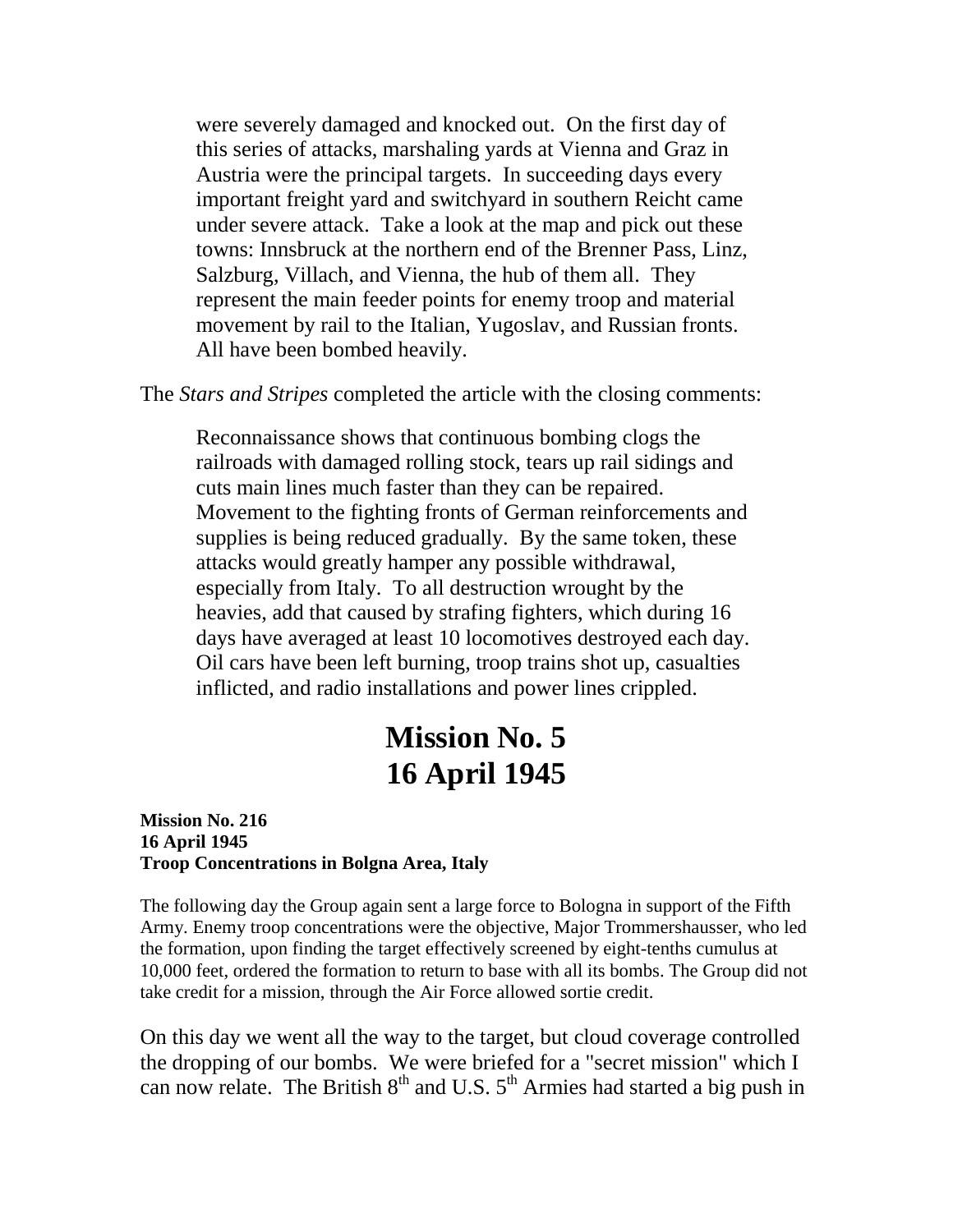northern Italy. The U.S.  $5<sup>th</sup>$  was trying to push out of the Apennines, and take Bologna, Italy. Our job was to "bomb out" some of the German troops in an approximate three mile area. This was so the  $5<sup>th</sup>$  could start rolling at that particular point and thus cause a break-through in the enemy lines. One of the most interesting facts about this mission was our briefing. We were instructed that as we neared the front lines, if there were complete cloud cover, the U.S. anti-aircraft guns would fire shells into the air that would explode at about 10,000 feet. This was in anticipation that with heavy cloud coverage we could not distinguish where the front lines were located. As we flew along, we began to see puffs of flak smoke in something of a line, coming nearer and nearer, at altitudes below us. Seeing an occasional shell that did not explode at 10,000 feet but that came on up to our altitude, exploding near our aircraft was, to say the least, a little nerve wracking! What a thought—being shot down by your own ack-ack guns! After we identified the front line, we flew a specific number of seconds to a certain point and dropped our bombs. With the bomb groups scattered out, this pattern bombing was to strike the enemy at just behind their front lines.

The *Stars and Stripes* simply said:

The heavies of the Fifteenth were out today in great strength, bombing targets in support of the  $5<sup>th</sup>$  Army offensive.

# **Mission No. 6 17 April 1945**

**Mission No. 216 17 April 1945 Troop Concentrations in Bolgna Area, Italy**

This last mission to Bologna in support of the Fifth Army brought Operation Buckland to a close. Major Trommershausser led the formation of forty-two planes against German troop concentrations. Only thirty-five planes in this force were able to bomb. One box of six planes found the target obscured by smoke and had to abandon it after three unsuccessful attempts. Photos show that the bombing was good and the pattern well concentrated. No enemy resistance from either flak or fighters was encountered.

On this date, I flew my sixth mission. We supported further U.S.  $5<sup>th</sup>$  Army advancements near Bologna, Italy. I flew in "C" box. We made three passes at the target (our box) and still didn't drop our bombs. After our first pass, the Germans went into action with their anti-aircraft; however, the "flak"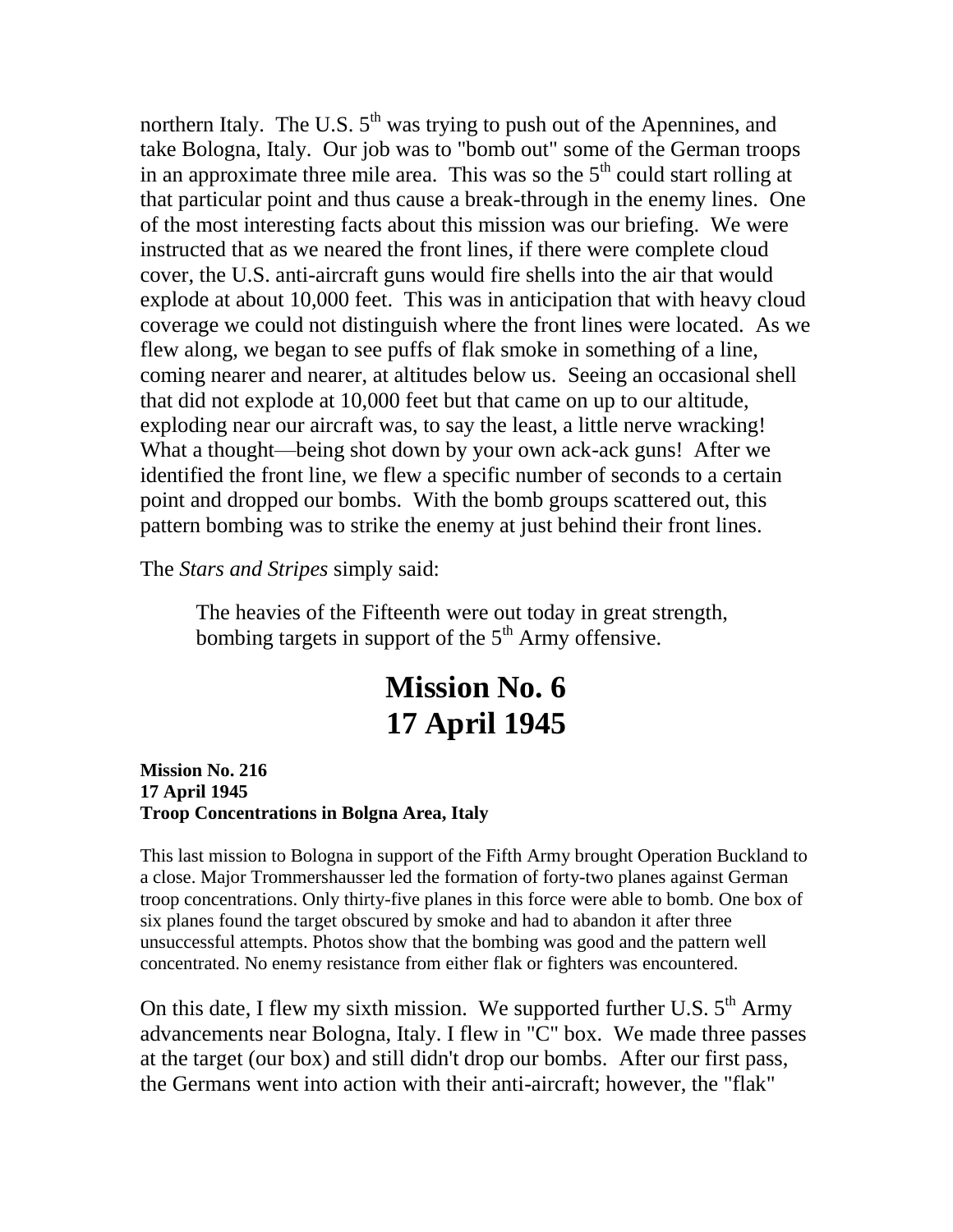was inaccurate at our box. The group ahead of us did get shot up pretty much. Strange that we didn't get any more "flak" than we did! We destroyed a German headquarters and supply dump. All ships and personnel returned safely. We returned with a feathered prop.

*Stars and Stripes* said:

Returning to the Bologna area, the Fifteenth Army Air Force Liberators and Fortresses plastered the target area, in support of the Fifth Army assault drive on Bologna. This sustained effort began 15 April, the day the Fifteenth broke all records for planes operational and bombs dropped, and was continued 16, 17 and 18 April.

# **Mission No. 7 19 April 1945**

**Mission No. 217 19 April 1945 Avisio Viaduct and Railroad Diversion, Italy**

The Avisio Viaduct, located approximately six miles north of Verona, is one of the vital links in the Brenner railway line. It was frequently visited by Groups of the Fifteenth Air Force and made inoperative on several occasions. Notwithstanding this, the enemy by the ingenious use of pre-fabricated spans was able to remedy the damage and continued to funnel traffic through the Brenner Pass at night. To make interdiction of all railway lines feeding into the Brenner absolute and complete, the Air Force assigned several Groups to destroy the Avision Viaduct. The 461st Group participated in this operation.

The field order called for a maximum effort of thirty-six aircraft; the Group supplied thirty-nine aircraft. Major Thackston led the Group formation. Haze partly obscured the target but good bombing results were obtained. The pattern fell across the Viaduct and continued to a point one thousand feet west of the aiming point. Air Force scored the mission at 40.3 percent.

Flak was moderate at the target but not very accurate for not a single plane sustained damage. The Luftwaffe was out in force. Both FW-190s and ME-109s were seen in comparatively large numbers in the vicinity of Lake Garda. Enemy fighters, however, did not engage the Group formation.

We were briefed for a railway bridge in the Brenner Pass area. The target was described as having accurate and intense flak. At the briefing that day, we were told that the Brenner Pass was a natural flak alley. The briefing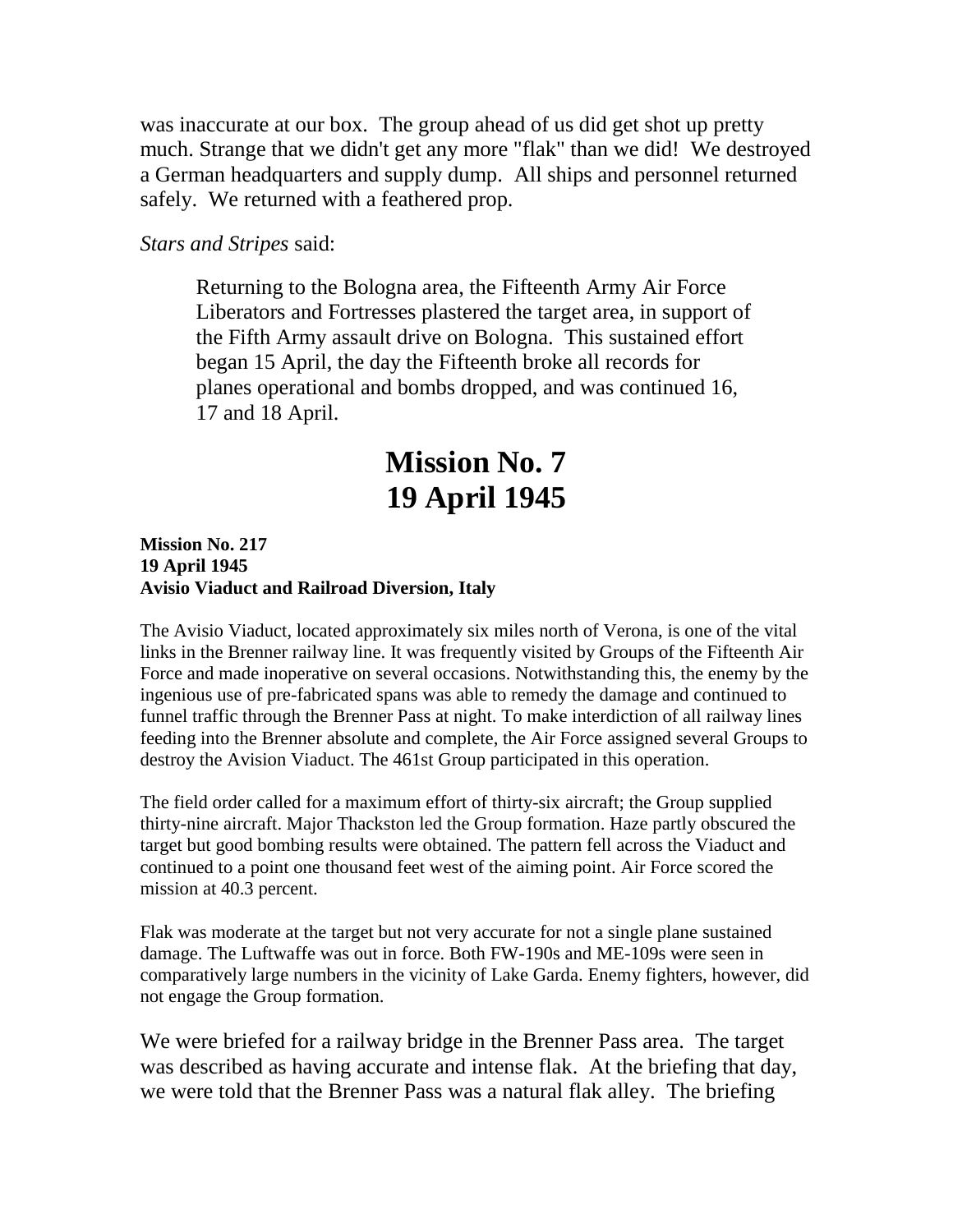officers said, "The German guns are located mostly on top of the mountains surrounding the Pass, so when you fly up the valley at a reasonable altitude, they could blast at you from all sides." In flying the mission, as we actually entered the valley preparing to bomb the target, the ack-ack guns were blasting away, throwing up a box barrage of flak. Flying in, we just missed the barrage flak by a matter of a few feet. In the formation just ahead of us, I saw a B-24 get a direct hit (probably in the bomb bay) and explode in midair. One minute the plane was there---and the next second it was gone. All we saw was debris falling down below us. We couldn't tell airplane parts from people as it fell away! No one got out of the ship! We hit our target, rallied, and scrambled for home. We were all nervous and disturbed at seeing the B-24 explode and disintegrate.

# **Mission No. 8 20 April 1945**

**Mission No. 218 20 April 1945 Lusia Road Bridge, Italy**

Major Phillips led the successful mission of 20 April against the Lusia Bridge in northern Italy. This bridge, one of the few left standing, spanned the Adigo River and was being used by the retreating Germans.

One thousand pound RDX bombs were dropped to obtain excellent results. Flak at target, described as slight, inaccurate, and heavy, damaged one plane; save that it interfered little with the accuracy of the bombing, for the mission was scored at 91.9 percent. Direct hits were observed on abutments and approaches of the bridge, as well as the span itself. One lone JU-262, pursued by two P-51s, was seen in the area of Bologna.

On this mission, we were briefed for a main highway bridge in the Bologna, Italy area, which, if knocked out, would hinder and slow down the Germans' inevitable withdrawal from Northern Italy, or their unconditional surrender. No flak was briefed, but we did encounter some just before the target, going down the "bomb run." The fighter situation was briefed as questionable because the remaining Luftwaffe in northern Italy, German ME-109s flown by Italian pilots, still operated when adequate fuel was at their disposal, and they had the odds in their favor. We hit our target good and solid, and smoke, dust, water, and "busted bridge" cement climbed upward in a neverending spiraling column that we could see for miles as we flew away from the target. We did see about five or six enemy fighters cruising off to our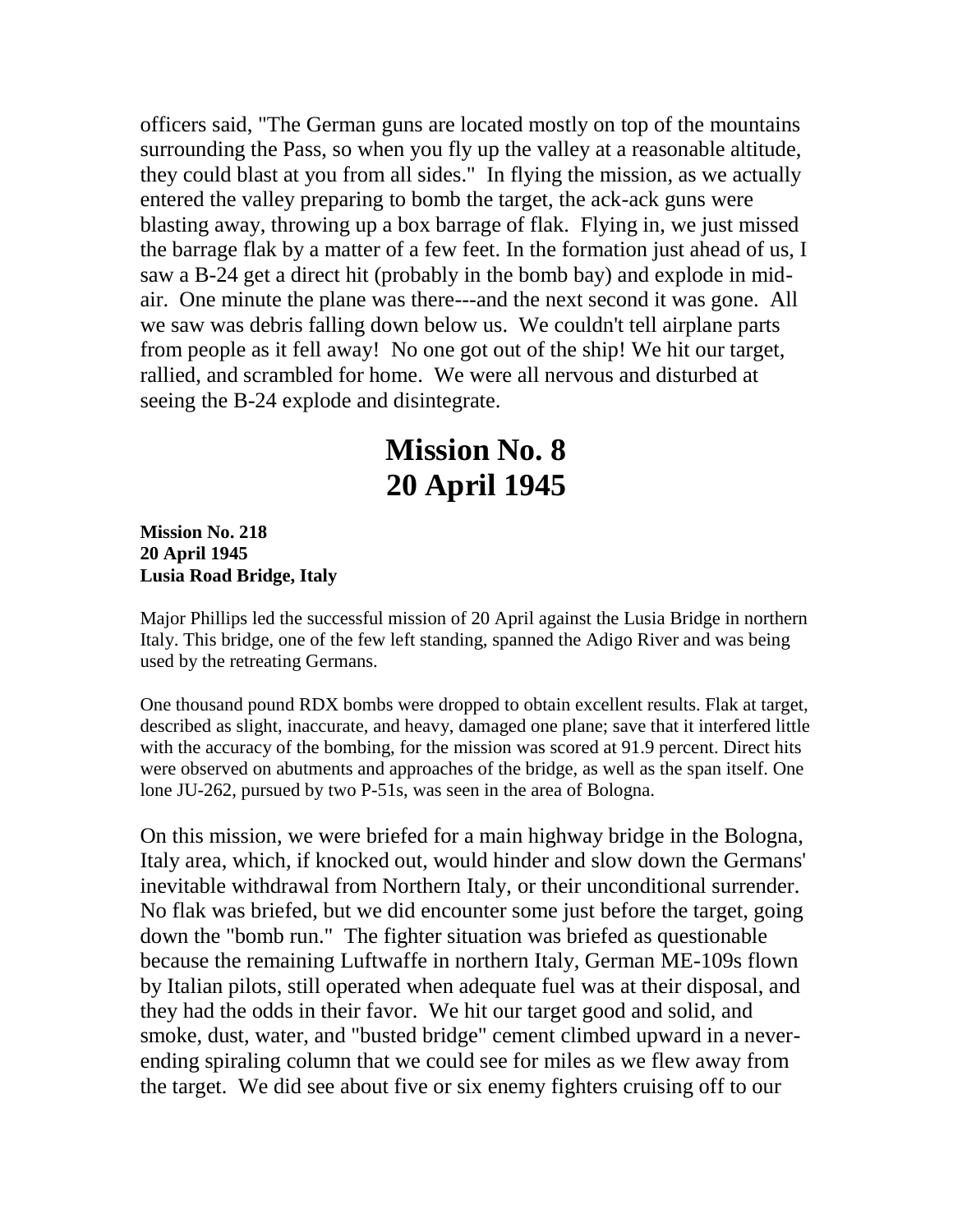right but staying a good safe distance away from the Liberators as they waited to pounce on a lone straggler. All planes and personnel returned okay. I fly again tomorrow.

### **Mission No. 9 21 April 1945**

**Mission No. 219 21 April 1945 Attnang/Puchiem Marshalling Yard, Austria**

The briefed target for this mission was to be the marshaling yard at Brennere, Italy. En route, in the vicinity of Ljubljana, Yugoslavia, the formation encountered impassable weather and was forced to abandon the primary target in favor of alternate target No. 2, the marshaling yard at Attnang, Austria. Major Poole led the formation. Bombing through a three-tenths undercast, which necessitated as many as five passes at the target by some boxes, the Group nevertheless obtained good results. Air Force scored the mission at 61.1 percent. The pattern began just short of the marshaling yard and carried well into it. Neither flak nor fighters were encountered.

I got off Mission #9 on this date. We were briefed for a marshaling yard in the Brenner Pass area. Marshaling yards were where troop concentrations and supply collect. This target the last few days had grown from a very sparsely flak-defended objective to one of the hottest targets in northern Italy. Also, in this area, the Italian pilots were still sporadically operating with their ME-109s, however, bad weather encountered over the Alps Mountains caused us to turn to an alternate railway target in southern Austria, just below Munich. Due to other groups attacking the target, in accordance with bad cloud coverage, our Box made five runs before "bombs away." In that period of time, the Germans got wise and pulled most of the rolling stock out of the yards into sidings. However, we completely uprooted the tracks and nearby installations. All planes and personnel returned okay but not without incident. We had to fly about half the mission on instruments. I saw one squadron get "vertigo," i.e. dizziness, from failure to establish in mind actual directions and altitudes because of poor-to-no visibility. However, the colonel talked the lead plane back into proper position and out of a slow spiral, and the mass of planes that had suddenly grown to look like a swarm of bees circling in the narrow mountain valley below the clouds re-formed into a smooth formation, once again safe and upright. Formation flying was extremely hazardous and laborious on this mission because the clouds were so thick sometimes we could hardly see our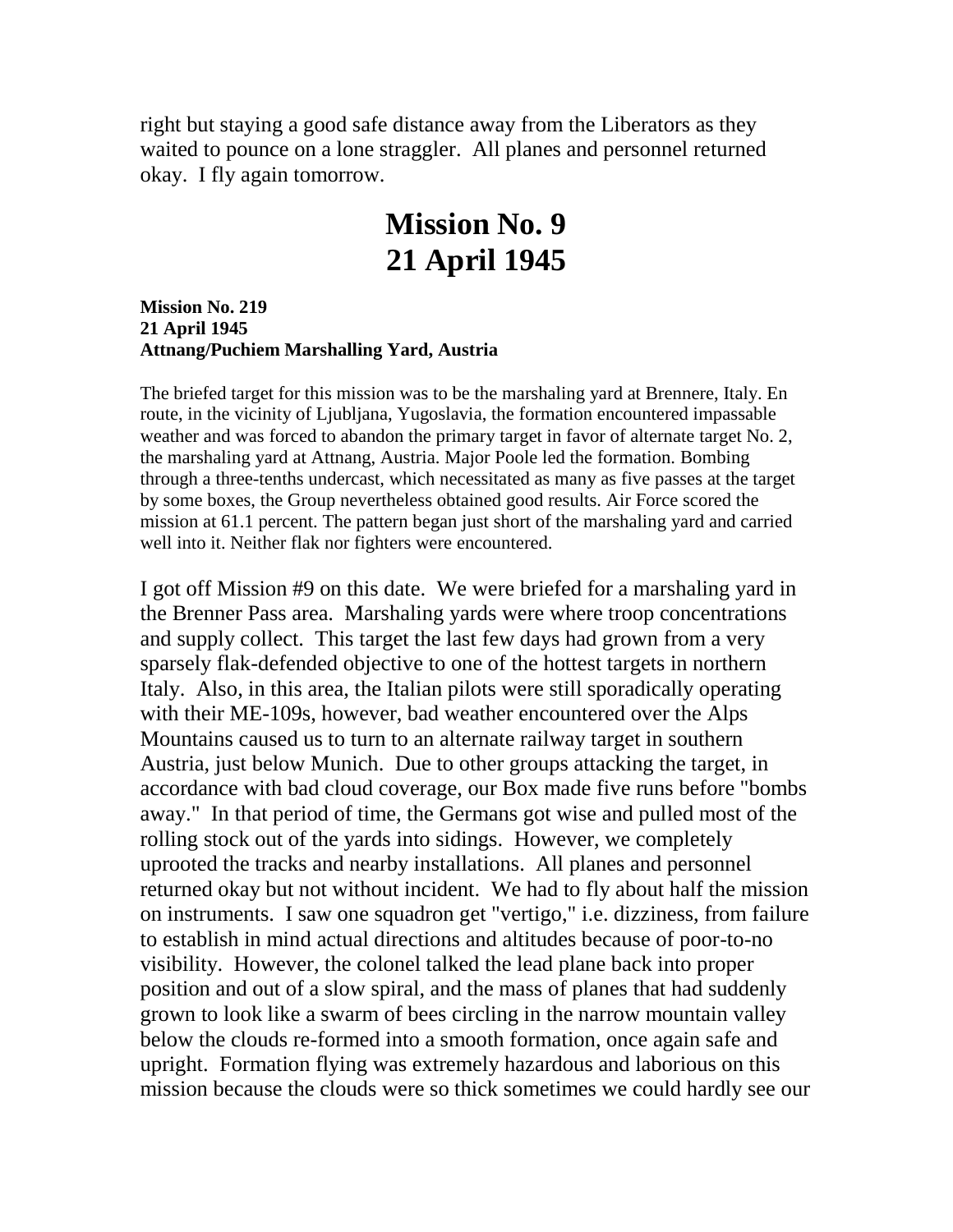wing tips, much less the plane we were trying to fly off of. My war diary says, "I'm doggone tired tonight, and I've hit the sack early with no dinner no '150 proof shot'—I need pure rest."

### **Mission No. 10 24 April 1945**

**Mission No. 221 24 April 1945 Rovereto Marshalling Yard and Gun Emplacements, Italy**

Major Baker was in command of a force of thirty-seven planes which bombed the Rovereto Marshaling Yard in northern Italy on 24 April 1945. The bomb load consisted of 500 pound RDX's; three aircraft, however, carried fragmentation bombs for the purpose of bombing gun emplacements at Rovereto. Results were good. The marshaling yard was effectively hit, but it was not possible to determine whether any of the gun emplacements were hit. One aircraft was damaged by the slight flak at the target.

I earned this tenth mission, with sweat and a bundle of nerves. If anyone can imagine how it feels to be a human "clay pigeon," that would just about dramatically describes it. The  $461<sup>st</sup>$  bomb group was briefed for a marshaling yard in the Brenner Pass (Roverta). As an experiment, the high command decided they needed three volunteer crews who would get credit for two missions if they participated. We volunteered and we were told that the last three B-24s in our Box were to attack "flak guns" at the target before the rest of the bomb group came in to bomb the main target. Just before the initial point (IP), the last three ships—piloted by Lightbody, Carlisle, and Alexander (I was flying co-pilot on this mission)—peeled off, got ahead of the group formation, and made a bomb run on the ack-ack guns. When our three B-24s flying at 5,000 feet came lumbering over the pass without fighter escort, the Krauts cut loose with everything they had to shoot at us. We were carrying experimental bombs that had to be dropped with precision. The bombs had atmospheric fuses that would ignite the bombs a few feet overhead of the ack-ack gunners, hopefully destroying them and their guns. We needed one minute of straight and level flight with Bombardier Don Hermanson flying the plane through automatic pilot with his Norden bomb sight. Shells were popping right and left, leaving big plumes of black smoke. The air currents were tossing the ship around some, and excitement was everywhere! Since we had to fly with such precision through the bomb drop, we could not rally out of the flak barrage until all of the bombs were clear. Due to the long period before rallying, we just about